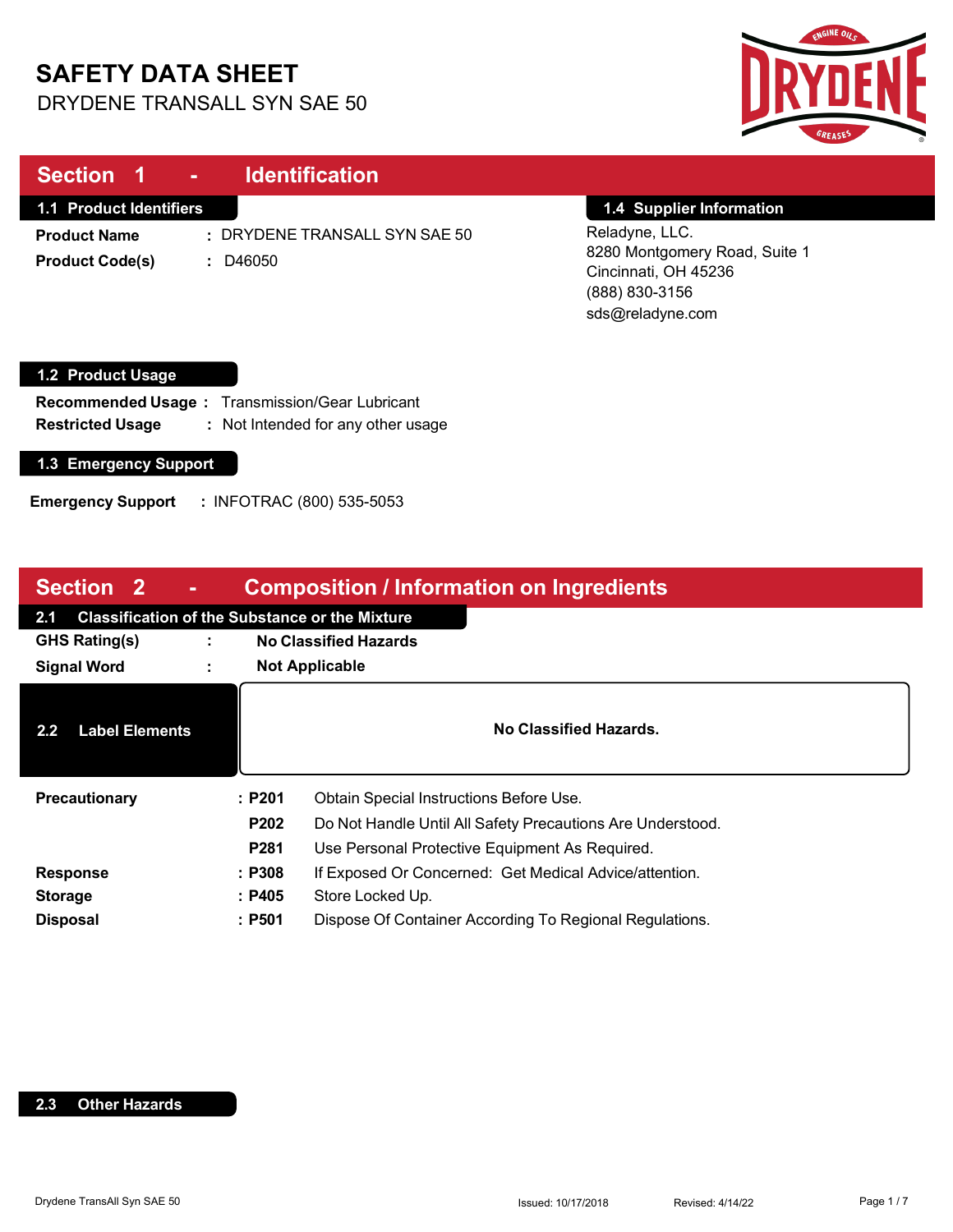**3.1 Substance Details**

| <b>Chemical Name</b>                                                                  | CAS#       | %Weight |  |
|---------------------------------------------------------------------------------------|------------|---------|--|
| DISTILLATES (PETROLEUM), HYDROTREATED HEAVY PARAFFINIC                                | 64742-54-7 | 30.0    |  |
| 2-PROPENOIC ACID, 2-METHYL-, DODECYL ESTER, POLYMER WITH METHYL 2-METHYL-2-PROPENOATE | 30795-64-3 | 2.0     |  |
| DISTILLATES (PETROLEUM), HYDROTREATED LIGHT PARAFFINIC                                | 64742-55-8 | 26.0    |  |

#### INERT The remaining percentage are not listed as Physical or Health Hazards (29 CFR 1910.1200) 42.0

Products containing mineral oil with less than 3% DMSO extract as measured by IP-346.

| <b>Section</b>                       | <b>First Aid Measures</b>                                                                                                                                                                                                                                                                                                                                                                                                                                                                  |
|--------------------------------------|--------------------------------------------------------------------------------------------------------------------------------------------------------------------------------------------------------------------------------------------------------------------------------------------------------------------------------------------------------------------------------------------------------------------------------------------------------------------------------------------|
| <b>First Aid Measures</b><br>4.1     |                                                                                                                                                                                                                                                                                                                                                                                                                                                                                            |
| <b>Eye Contact</b>                   | : Immediately flush eyes with plenty of water occasionally lifting the upper and lower eyelids.<br>Check for and remove any contact lenses. Continue to rinse for atleast 20 minutes. Get<br><b>Medical Attention.</b>                                                                                                                                                                                                                                                                     |
| <b>Inhalation</b>                    | : Remove victim to fresh air and keep at rest in a position comfortable for breathing. If breathing<br>is irregular or if respiratory arrest occurs, provide artificial respiration or oxygen by trained<br>personnel. It may be dangerous to the person providing aid to give mouth to mouth<br>resuscitation. Maintain an open airway. Get medical attention if symptoms occur.                                                                                                          |
| Ingestion                            | : Wash out mouth with water. If material has been swallowed and the exposed person is<br>conscious, give small quantities of water to drink. Stop if the exposed person feels sick as<br>vomiting may be dangerous. Do not induce vomiting unless directed to do so by medical<br>personnel. If vomiting occurs, the head should be kept low so that vomit does not enter the<br>lungs. Never give anything by mouth to an unconscious person. get medical attention if<br>symptoms occur. |
| <b>Symptoms &amp; Effects</b><br>4.2 |                                                                                                                                                                                                                                                                                                                                                                                                                                                                                            |
| <b>To Physician</b>                  | : Treat symptomatically. Contact poison specialist if product has been ingested.                                                                                                                                                                                                                                                                                                                                                                                                           |
| <b>Specific Treatment</b>            | : No Specific Treatment.                                                                                                                                                                                                                                                                                                                                                                                                                                                                   |
| <b>Medical Attention</b><br>4.3      |                                                                                                                                                                                                                                                                                                                                                                                                                                                                                            |
| <b>Protection of First Aiders</b>    | No action should be taken involving any personal risk or without suitable training. It<br>may be dangerous to the person providing aid to give mouth-to-mouth resuscitation.                                                                                                                                                                                                                                                                                                               |
| <b>Note To Doctor</b>                | : Aspiration during swallowing or vomiting may severely damage the lungs. If evacuation<br>of stomach contents is necessary, use method least likely to cause aspiration.                                                                                                                                                                                                                                                                                                                  |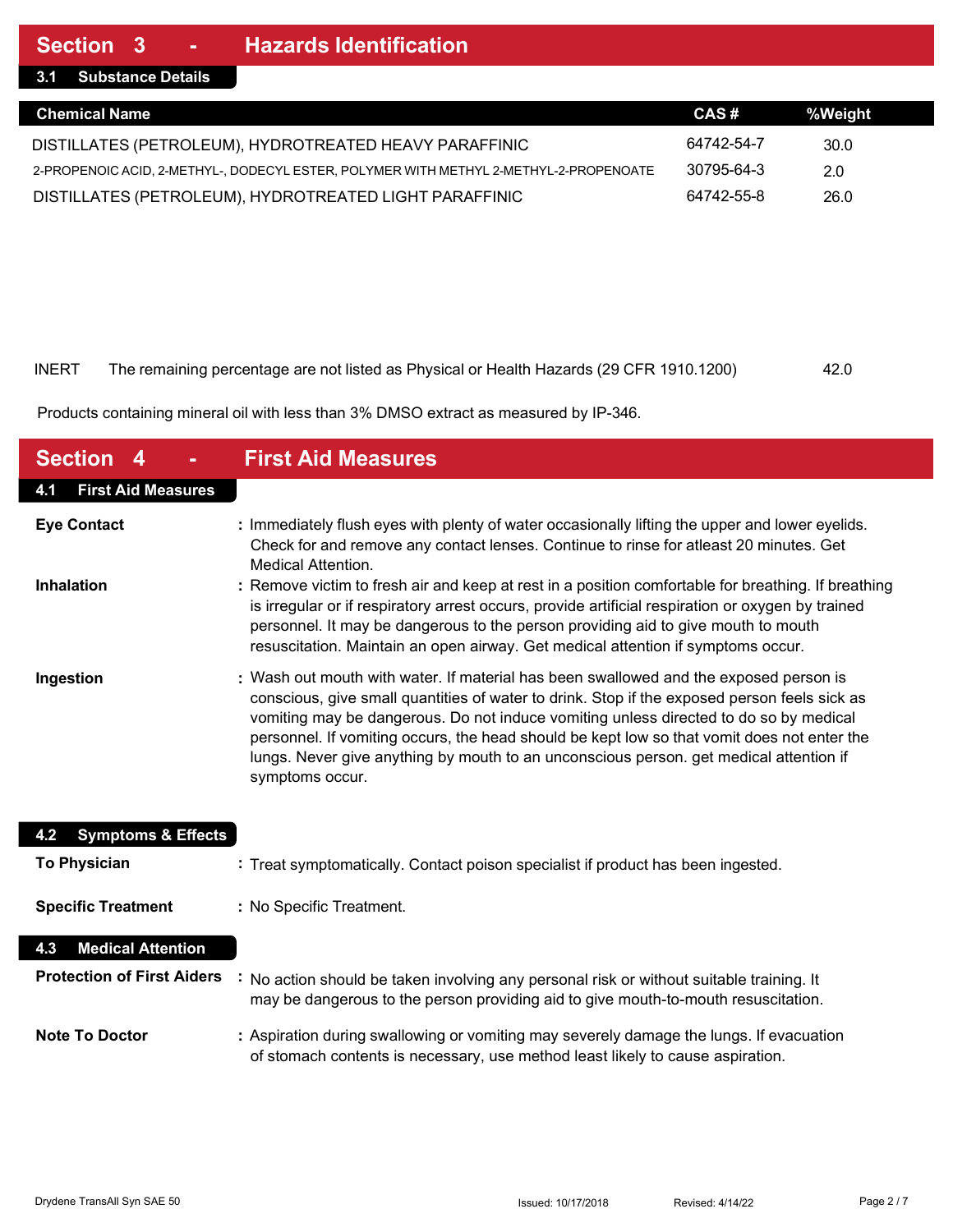## **Section 5 - Fire Fighting**

| UUUNUI V                                             |                                                                                                                                                                                                                                                                                                                                                                                                                                                                  |
|------------------------------------------------------|------------------------------------------------------------------------------------------------------------------------------------------------------------------------------------------------------------------------------------------------------------------------------------------------------------------------------------------------------------------------------------------------------------------------------------------------------------------|
| <b>Extinguishing Media</b><br>5.1                    |                                                                                                                                                                                                                                                                                                                                                                                                                                                                  |
| Suitable Media<br>Unsuitable Media                   | : CO2, Dry chemical, or Foam. Water can be used to cool and protect product. Do not use<br>water jet as an extinguisher, it will spread the fire.                                                                                                                                                                                                                                                                                                                |
| <b>Specific Hazards</b><br>5.2                       |                                                                                                                                                                                                                                                                                                                                                                                                                                                                  |
| <b>Specific hazards</b><br>arising from this product | : When heated, hazardous gases may be released including: sulfur dioxide. A solid stream of<br>water will spread the burning material. Material creates a special hazard because it floats on<br>water. This material creates a special hazard because it floats on water. This material is<br>harmful to aquatic life. Any fire water contaminated with this material must be contained and<br>prevented from being discharged to any waterway, sewer or drain. |
| <b>Firefighters Advice</b><br>5.3                    |                                                                                                                                                                                                                                                                                                                                                                                                                                                                  |
| <b>Special protective</b><br>equipment               | : Fire Equipment Information: Fire-fighters should wear appriovirate protective equipment and<br>sel contained breathing apparatus (SCBA) with a full face -piece operated in positive<br>pressure mode.                                                                                                                                                                                                                                                         |

## **Section 6 - Accidental Release Measures**

#### **6.1 Personal precautions, protective equipment**

**General Measures :** No health affects expect from the cleanup of this material if contact can be avoided. Follow personal protect equipment recommendations found in section 8 of this SDS.

#### **6.2 Environmental Precautions**

**Non-Emergency Personnel :** Avoid dispersal of spilled material and runoff and contact with soil , waterways, drains and sewers. Inform authorities if the product has caused environmental pollution Water Polluting Material may be harmful to the environment if released in large quantities.

| 6.3                           | <b>Materials &amp; Methods to Contain and Cleanup</b>                                                                                                                                                                                                                                                                                                                                                                                                                                                                             |
|-------------------------------|-----------------------------------------------------------------------------------------------------------------------------------------------------------------------------------------------------------------------------------------------------------------------------------------------------------------------------------------------------------------------------------------------------------------------------------------------------------------------------------------------------------------------------------|
| <b>Reference Section 8</b>    | : Follow all protective equipment recommendations provided in Section 8.                                                                                                                                                                                                                                                                                                                                                                                                                                                          |
| <b>Spill Control Measures</b> | : Prevent the spread of any spill to minimize harm to human health and the environment if<br>safe to do so. Wear complete and proper personal protective equipment following the<br>recommendation of Section 8 at a minimum. Dike with suitable absorbent material like<br>granulated clay. Dispose of according to Federal, State, Local, or Provincial regulations.<br>Used fluid should be disposed of at a recycling center.                                                                                                 |
|                               | Containment and Cleanup: Stop leak if without risk. Move containers from spill area. Approach release from upwind.<br>Prevent entry into sewers, water courses, basements or confined areas. Wash spillage's<br>with noncombustible, absorbent material e.g. sand earth vermiculite or diatomaceous earth<br>and place in container for disposal according to local regulations. Dispose of via licensed<br>waste disposal contractor. Contaminated absorbent material may pose the same threat<br>hazard as the spilled product. |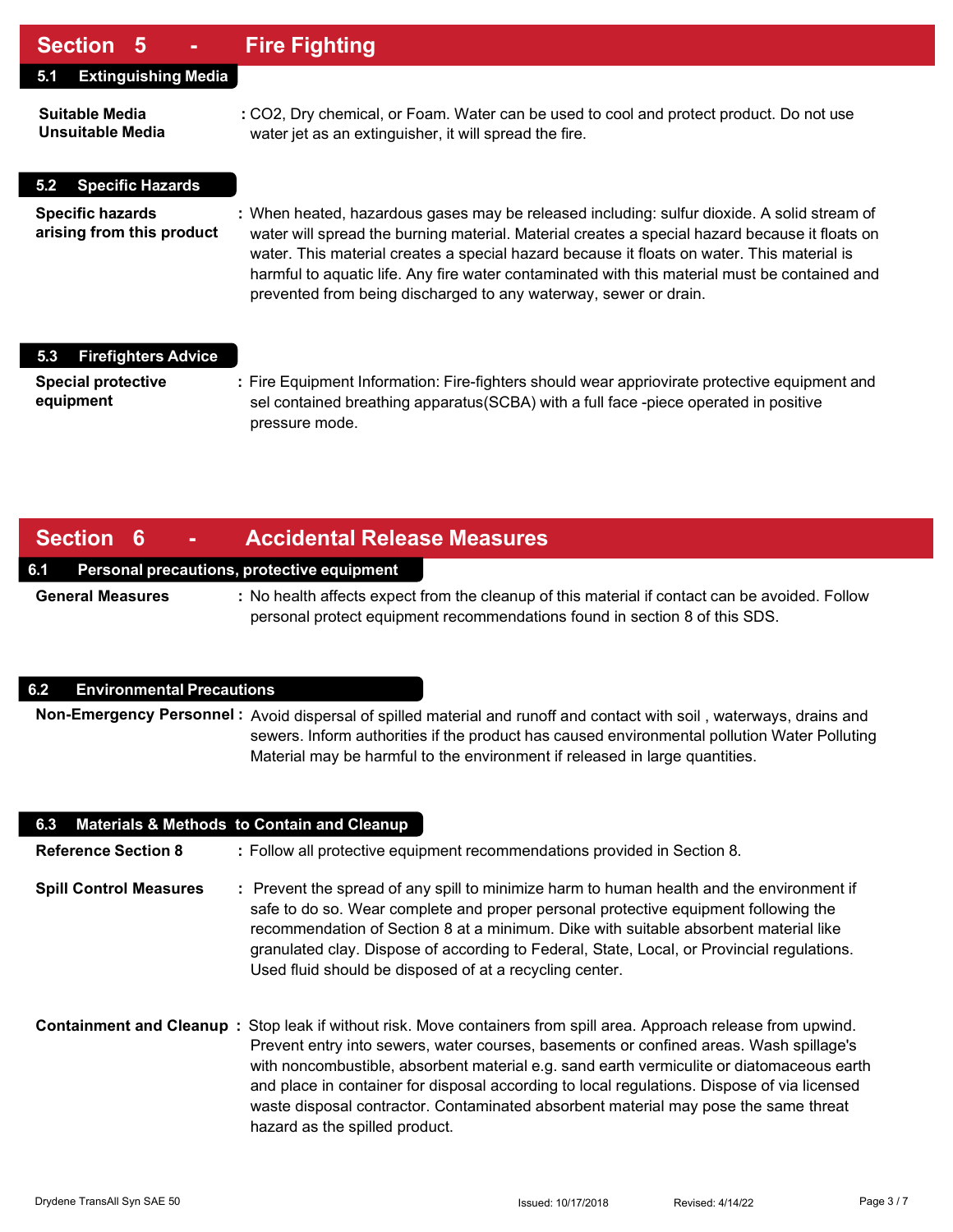### **Section 7 - Handling & Storage**

**7.1 Safe Handling**

**Personal Protective :** Put on appropriate personal protective equipment (see section 8). Do not ingest. Avoid **Equipment** contact with eyes, skin and clothing. Avoid breathing vapor or mist. Avoid release to the environment. Keep in the original container or an approved alternative made from a compatible material, keep lid tightly closed when not in use. Empty containers retain product residue and can be hazardous. Do not reuse container.

#### **7.2 Safe Storage**

**Required conditions :** Odorous and toxic fumes may form from the decomposition of this product if stored at temperatures in excess of 113 deg F (45 deg C) for extended periods of time or if heat sources in excess of 250 deg F (121 deg C) are used. Store away from incompatible materials. See section 10 for incompatible materials.

#### **7.3 Specific End Use**

**Designed Purpose :** This product is designed for use as a Antiwear Hydraulic Oil

| Section 8                | <b>Exposure Control</b><br>$\mathbf{m} \in \mathbb{R}^n$                                                       |                        |                                 |
|--------------------------|----------------------------------------------------------------------------------------------------------------|------------------------|---------------------------------|
| 8.1<br><b>CAS</b>        | <b>United States Exposure Limits</b><br><b>Chemical Name</b>                                                   | <b>Exposure Limits</b> | <b>Source</b>                   |
| 64742-55-8<br>64742-54-7 | Distillates, petroleum, hydrotreated light paraffinic<br>Distillates, petroleum, hydrotreated heavy paraffinic | 5mg/m3<br>5mg/m3       | <b>NLM CIP</b><br><b>IUCLID</b> |

| 8.2<br><b>Exposure Controls</b>                 |                                                                                                                                                                                                                                                                                                                                                                                  |
|-------------------------------------------------|----------------------------------------------------------------------------------------------------------------------------------------------------------------------------------------------------------------------------------------------------------------------------------------------------------------------------------------------------------------------------------|
| <b>Engineering Controls</b>                     | : Material should be handled in enclosed vessels and equipment, in which case general room<br>ventilation should be sufficient. Local exhaust ventilation should be used at points where dust,<br>mist, vapors or gases can escape into the room air. No special requirements under ordinary<br>conditions of use and with adequate ventilation.                                 |
| <b>Enviromental Exposure</b><br><b>Controls</b> | : General room ventilation should be satisfactory. Local exhaust ventilation may be necessary if<br>misting is generated.                                                                                                                                                                                                                                                        |
| <b>Hygeine Measures</b>                         | : Always observe good personal hygiene measures, such as washing after handling the material<br>and before eating, drinking, and/or smoking. Routinely wash work clothing to remove<br>contaminants. Discard contaminated footwear that cannot be cleaned.                                                                                                                       |
| <b>Eye / Face Protection</b>                    | : If contact is likely, safety glasses with side shields are recommended.                                                                                                                                                                                                                                                                                                        |
| <b>Skin / Hand Protection</b>                   | : Butyl rubber. Use nitrile or neoprene gloves. Use good industrial hygiene practices. In case of<br>skin contact, wash hands and arms with soap and water. Use caution when opening manway<br>covers of storage and transportation containers. 3-nitroaniline crystals may be present on the<br>interior surface of these openings. 3-nitroaniline is toxic by dermal exposure. |
| <b>Respiratory Protection</b>                   | : Use a properly fitted air purifying or supplied air respirator complying with an approved standard<br>if a risk assessment indicates this a necessary. Respirator selection must be based on known<br>or anticipated exposure levels, the hazards of the product and the safe working limits of the<br>selected respirator.                                                    |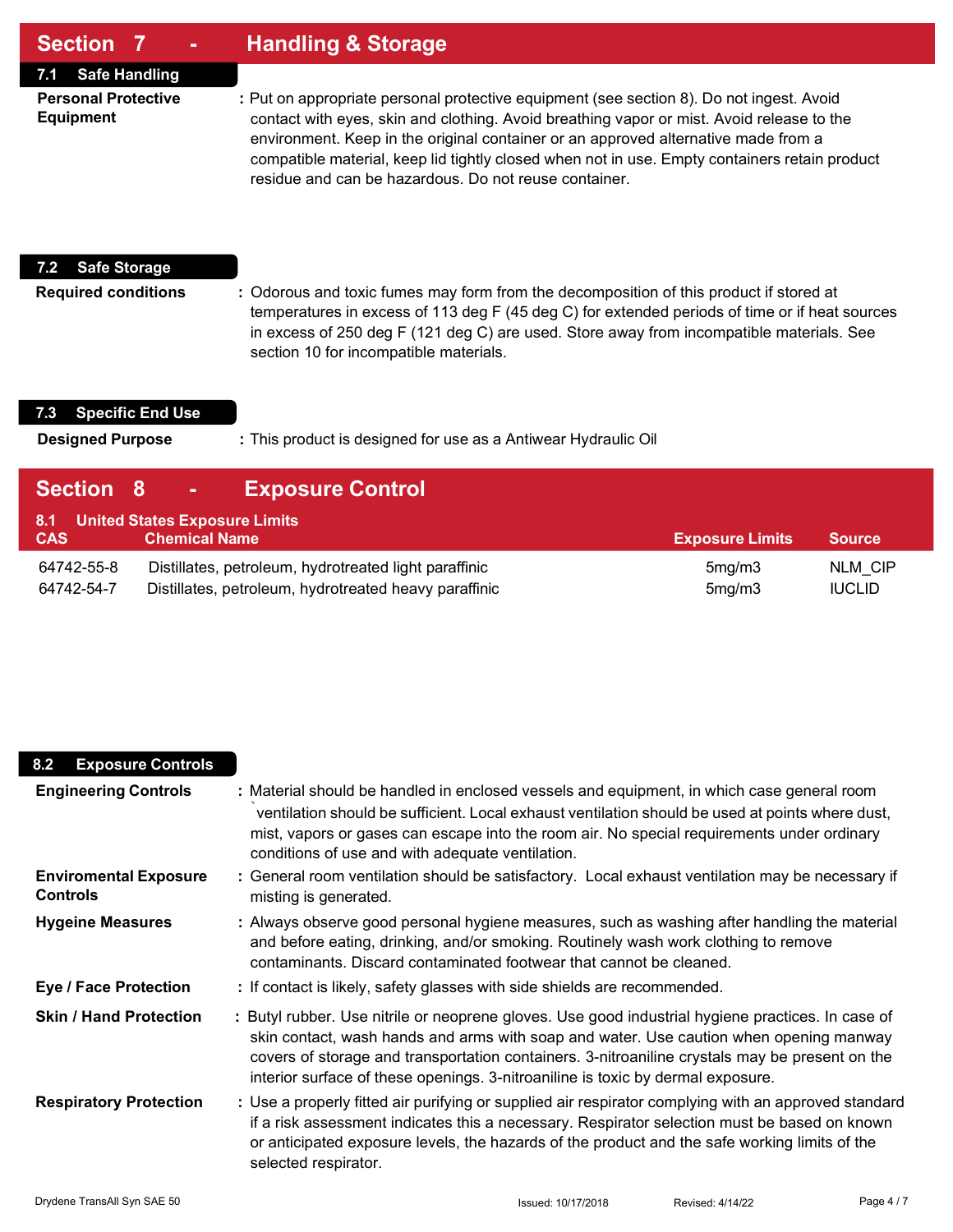# **Section 9 - Physical & Chemical Properties**

### **9.1 Information On Basic Physical and Chemical Properties**

| <b>Physical state</b>                  | : Liquid                      |
|----------------------------------------|-------------------------------|
| Color                                  | : B&C                         |
| Odor                                   | : Characteristic of Petroleum |
| Odor threshold                         | : No Data Available           |
| рH                                     | : No Data Available           |
| <b>Freezing Point</b>                  | : No Data Available           |
| <b>Boiling Point / Range</b>           | : No Data Available           |
| <b>Flash Point COC</b>                 | : 221C                        |
| <b>Evaporation rate:</b>               | : No Data Available           |
| <b>Upper Explosive Limits (% air)</b>  | : No Data Available           |
| Lower Explosive Limits (% air)         | : No Data Available           |
| Flammability (solid, gas)              | : Not Applicable              |
| Vapor pressure                         | : <1 mm Hq                    |
| Vapor density (air=1)                  | : > 1                         |
| <b>Specific Gravity</b>                | $\cdot$ 0.92                  |
| <b>Auto-ignition temperature</b>       | : Not Determined              |
| Decomposition temperature              | : Not Determined              |
| Solubility in water                    | : Negligible, 0-1%            |
| Partition coefficient, n-octanol/water | : No Data Available           |

# **Section 10 - Stability & Reactivity**

### **10.1 Material Analysis 10.2 Environmental Reactivity :** No Data Available **Chemical stability :** Stable Under Normal Circumstances. **Possibility of hazardous reactions :** Hazardous polymerization will not occur. **Conditions to avoid by <b>E : Temperatures above the high flash point of this combustible material in** combination with sparks, open flames, or other sources of ignition. **Incompatible materials incompatible materials incompatible materials Hazardous decomposition products :** Carbon monoxide, Smoke, Carbon monoxide, sulfur oxides, aldehydes, and other petroleum decomposition products in the case of incomplete combustion. Oxides of nitrogen, phosphorus, calcium, copper, magnesium, sodium, and

# **Section 11 - Toxicological Information**

| 11.1 Toxicological Effects |                                                                                   |
|----------------------------|-----------------------------------------------------------------------------------|
| <b>Ingestion Toxicity</b>  | : No hazard with normal usage.                                                    |
| <b>Skin Contact</b>        | : This material is likely to be slightly irritating to skin based on animal data. |
| <b>Inhalation Toxicity</b> | : No data available.                                                              |
| <b>Eye Contact</b>         | : The material is likely to be irritating to eyes based on animal data.           |

hydrogen sulfide may also be present

|            | <b>11.2 Inhalation Toxicity Data</b><br><b>CAS</b> Chemical Name | Test | Value                   | Species Species | Source  |
|------------|------------------------------------------------------------------|------|-------------------------|-----------------|---------|
| 64742-55-8 | Distillates, petroleum, hydrotreated light paraffinic            |      | Inhalation 3900mg/m3 4h | Rat             | NLM CIP |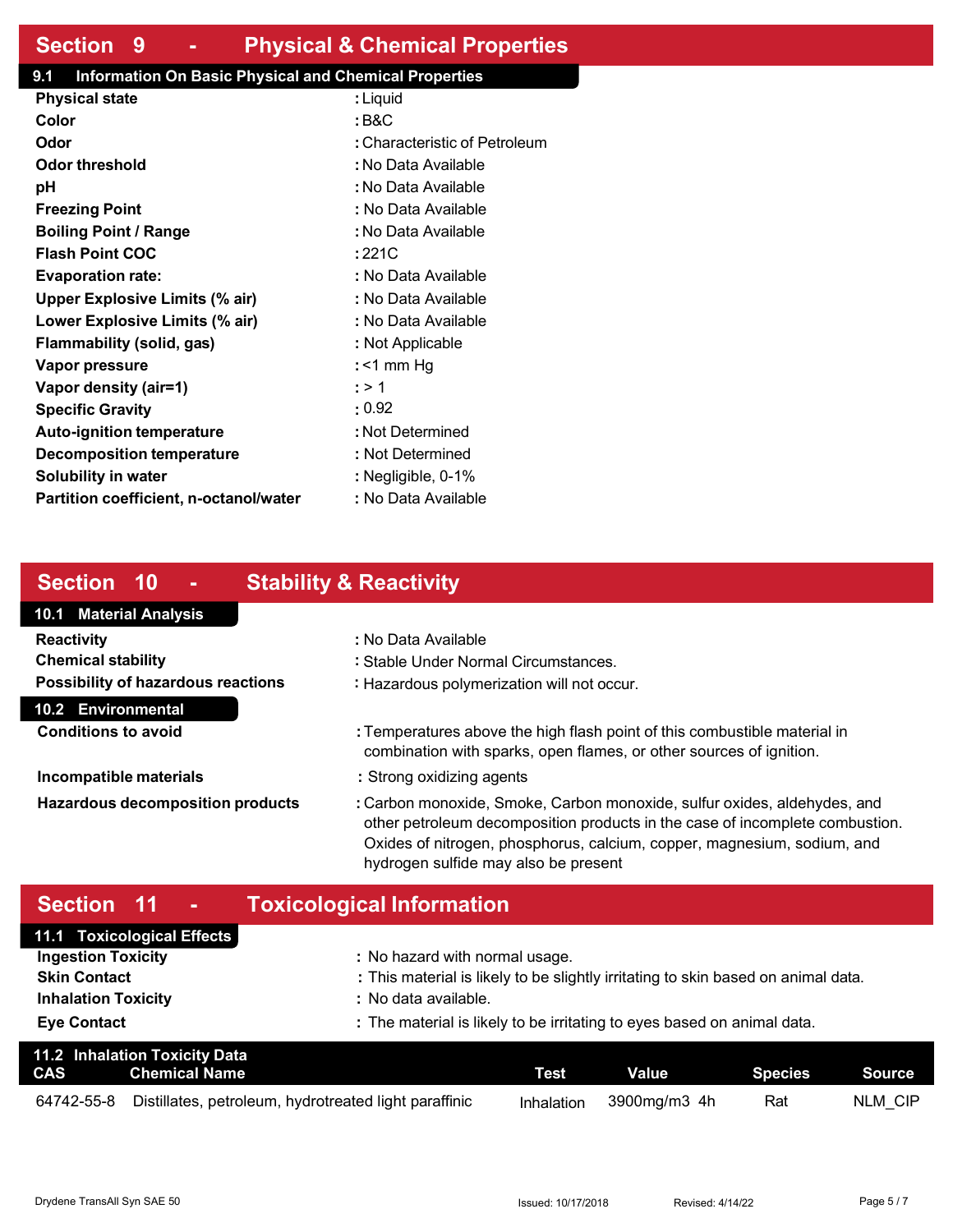| Section 11 -                                    | <b>Toxicological Information Continued</b>                                                                                                                                                              |
|-------------------------------------------------|---------------------------------------------------------------------------------------------------------------------------------------------------------------------------------------------------------|
| <b>Sensitizer</b><br><b>Mutagenicity</b>        | : No data available to indicate product or components may be a skin sensitizer.<br>: No data available to indicate product or any components present at greater<br>than 0.1% is mutagenic or genotoxic. |
| Carcinogenicity<br><b>Reproductive Toxicity</b> | : Not expected to cause cancer. This product meets the IP-346 criteria.<br>: No data available if components greater than 0.1% may cause birth defects.                                                 |
|                                                 |                                                                                                                                                                                                         |

| Section 12<br>٠                                                  | <b>Ecological Information</b>                    |             |              |                  |               |
|------------------------------------------------------------------|--------------------------------------------------|-------------|--------------|------------------|---------------|
| <b>12.1 Aquatic Toxicity</b>                                     |                                                  |             |              |                  |               |
| Persistence and degradability                                    | : No Data Available.                             |             |              |                  |               |
| <b>Bioaccumulative potential</b>                                 | : Bioconcentration may occur. No Data Available. |             |              |                  |               |
| <b>Mobility in soil</b>                                          | : No Data Available.                             |             |              |                  |               |
| <b>Results of PBT and vPvB assessment</b>                        | : Not Determined.                                |             |              |                  |               |
| Other adverse effects                                            | : No Data Available.                             |             |              |                  |               |
| 12.2 LC50 Toxicity Data                                          |                                                  |             |              |                  |               |
| <b>CAS</b><br><b>Chemical Name</b>                               |                                                  | <b>Test</b> | <b>Value</b> | <b>Species</b>   | <b>Source</b> |
| 64742-55-8 Distillates, petroleum, hydrotreated light paraffinic |                                                  | LC50        | 5000mg/L     | 96h Oncorhynchus | <b>IUCLID</b> |
| 64742-54-7 Distillates, petroleum, hydrotreated light paraffinic |                                                  | LC50        | 5000mg/L     | 96h Oncorhynchus | <b>IUCLID</b> |

| 12.3 Other Toxicity Data                                         |      |          |                          |        |
|------------------------------------------------------------------|------|----------|--------------------------|--------|
| CAS Chemical Name                                                | Test | Value    | <b>Species</b>           | Source |
| 64742-55-8 Distillates, petroleum, hydrotreated light paraffinic | EC50 | 1000ma/L | 48h Daphnia magna IUCLID |        |
| 64742-54-7 Distillates, petroleum, hydrotreated light paraffinic | EC50 | 1000mg/L | 48h Daphnia magna IUCLID |        |

| Section 13 -                   | <b>Disposal Considerations</b>                                              |
|--------------------------------|-----------------------------------------------------------------------------|
| 13.1 Waste treatment           |                                                                             |
| <b>Waste treatment methods</b> | : Dispose of according to Federal, State, Local, or Provincial regulations. |
| <b>Disposal Methods</b>        | : Recycle used oil.                                                         |
| <b>Waste Disposal</b>          | : Use material is non-hazardous according to environmental regulations.     |
| <b>Contaminated packaging</b>  | : Recycle containers whenever possible!                                     |
|                                |                                                                             |
|                                |                                                                             |

| Section 14<br>$\sim 100$                     | <b>Transportation Information</b>                                                                                                                                                                                                                             |                  |          |
|----------------------------------------------|---------------------------------------------------------------------------------------------------------------------------------------------------------------------------------------------------------------------------------------------------------------|------------------|----------|
| 14.1 U.S. Department of Transportation (DOT) |                                                                                                                                                                                                                                                               |                  |          |
| 14.2. Shipping Description                   | : If shipped by land in a packaging having a capacity of 3,500 gallons or more, the<br>provisions of 49 CFR, Part 130 apply. (Contains oil) International Maritime<br>Dangerous Goods (IMDG)                                                                  |                  |          |
| 14.2. DOT Compliance Note                    | : U.S. DOT compliance requirements may apply. See 49 CFR 171.22, 23 & 25.<br>Transport in bulk according to Annex II of MARPOL 73/78 and the IBC Code Not<br>applicable International Civil Aviation Org. / International Air Transport Assoc.<br>(ICAO/IATA) |                  |          |
| 14.2. DOT Compliance Requirement             | : U.S. DOT compliance requirements may apply. See 49 CFR 171.22, 23, 24                                                                                                                                                                                       |                  |          |
| Drydene TransAll Syn SAE 50                  | Issued: 10/17/2018                                                                                                                                                                                                                                            | Revised: 4/14/22 | Page 6/7 |